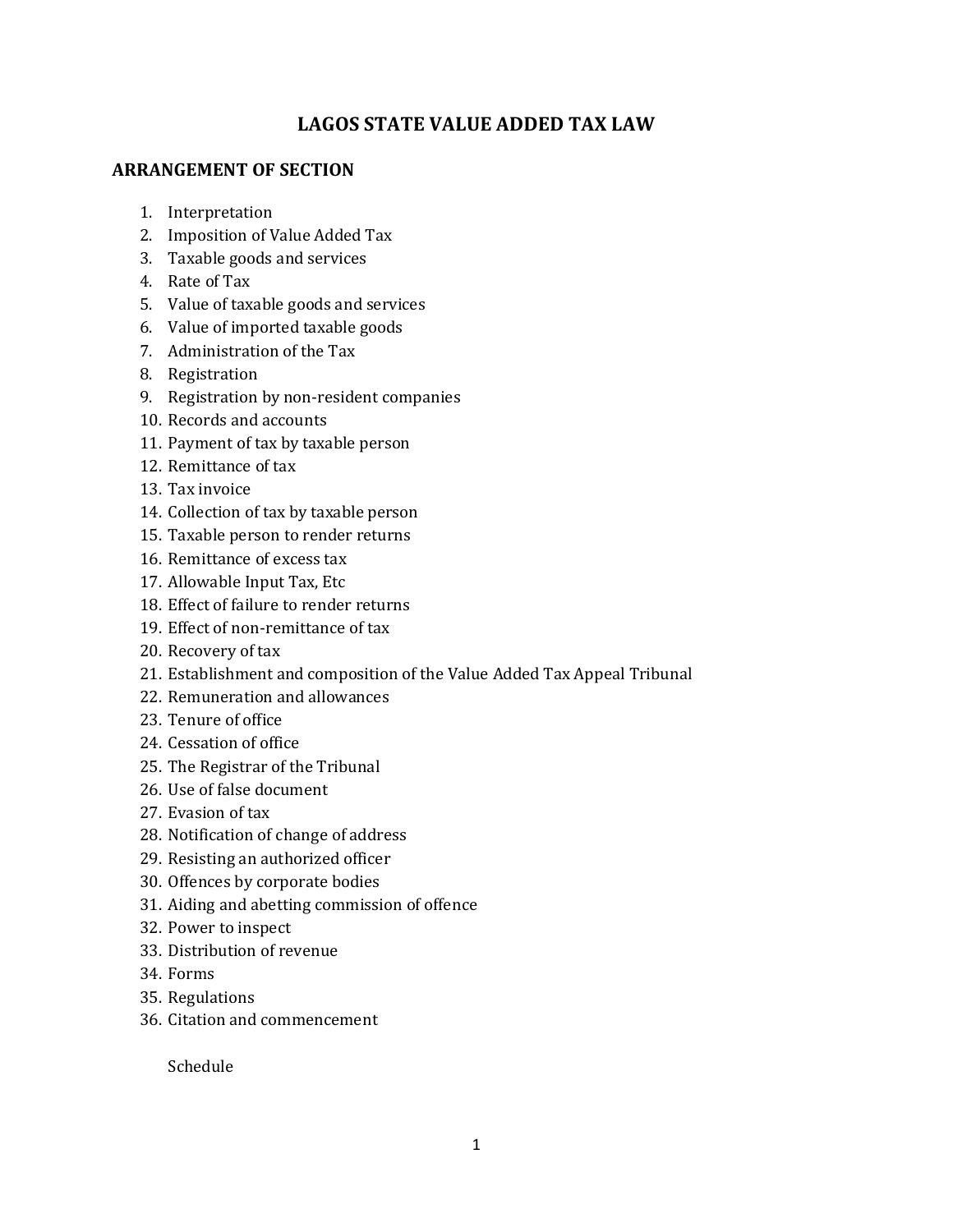**A** 

#### **BILL**

#### **FOR**

# **A LAW TO IMPOSE AND CHARGE VALUE ADDED TAX ON CERTAIN GOODS AND SERVICES, PROVIDE FOR THE ADMINISTRATION OF THE TAX AND FOR RELATED MATTERS**

THE LAGOS STATE HOUSE OF ASSEMBLY enacts as follows:

#### **1. Interpretation**

In this Law, unless the context otherwise requires –

**"Authorized officer"** means an officer who has been authorized by the Service to perform any function under this Law;

**"Business"** includes any trade, commerce or any concern in the nature of trade or commerce;

**"Company"** means a company as defined under the Companies and Allied Matters Act and a corporate body that may be formed under any other written law, and includes any association, whether incorporated in or outside Nigeria;

**"Court"** means the Magistrate or High Court having jurisdiction in respect of the subject matter;

**"Governor"** means the Governor of Lagos State;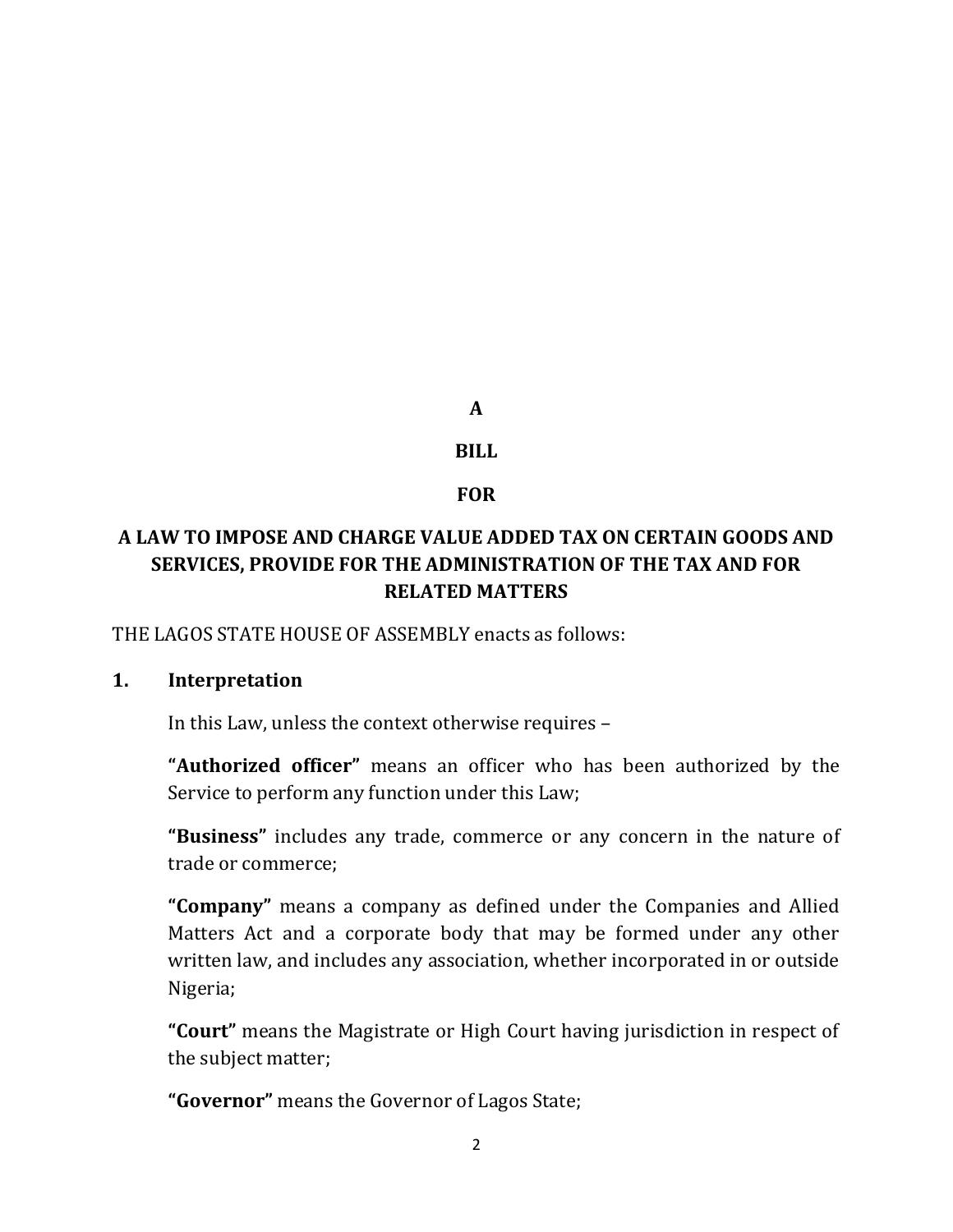**"Import"** means bringing in goods and services from another country or from an export processing zone;

**"Importer"** means a person who imports taxable goods;

**"Invoice"** means a document issued as an evidence of demand for payment;

**"Local Government"** includes Local Council Development Areas of the State;

**"Manufacturer"** means a person who engages in the manufacturing of goods and includes a person who has manufactured for him or on his behalf by others, goods made to his specification or design;

**"Manufacturing"** means the process by which a commodity is finally produced, including assembling, bottling, repacking, mixing, blending, grinding, cutting, bending, twisting and joining or any other similar activity;

**"State"** means Lagos State of Nigeria;

**"Supplies"** means any transaction, whether it is the sale of goods or the performance of a service, for a consideration that is for money or money's worth;

**"Supply of goods"** means any transaction where the whole property in the goods is transferred or where the agreement expressly contemplates that it will, and includes the sale and delivery of taxable goods and services used outside the business, the letting out of taxable goods on hire or leasing, and any disposal of taxable goods;

**"Supply of services"** means any service provided for a consideration;

**"Tax"** means the Value Added Tax imposed and charged in accordance with the provisions of this Law;

**"Tax period"** means one calendar month commencing from the beginning of the month to the end of that month;

**"Taxable goods and services"** means the goods and services not listed in the Schedule;

**"Taxable person"** includes:

(a) an individual or body of individuals;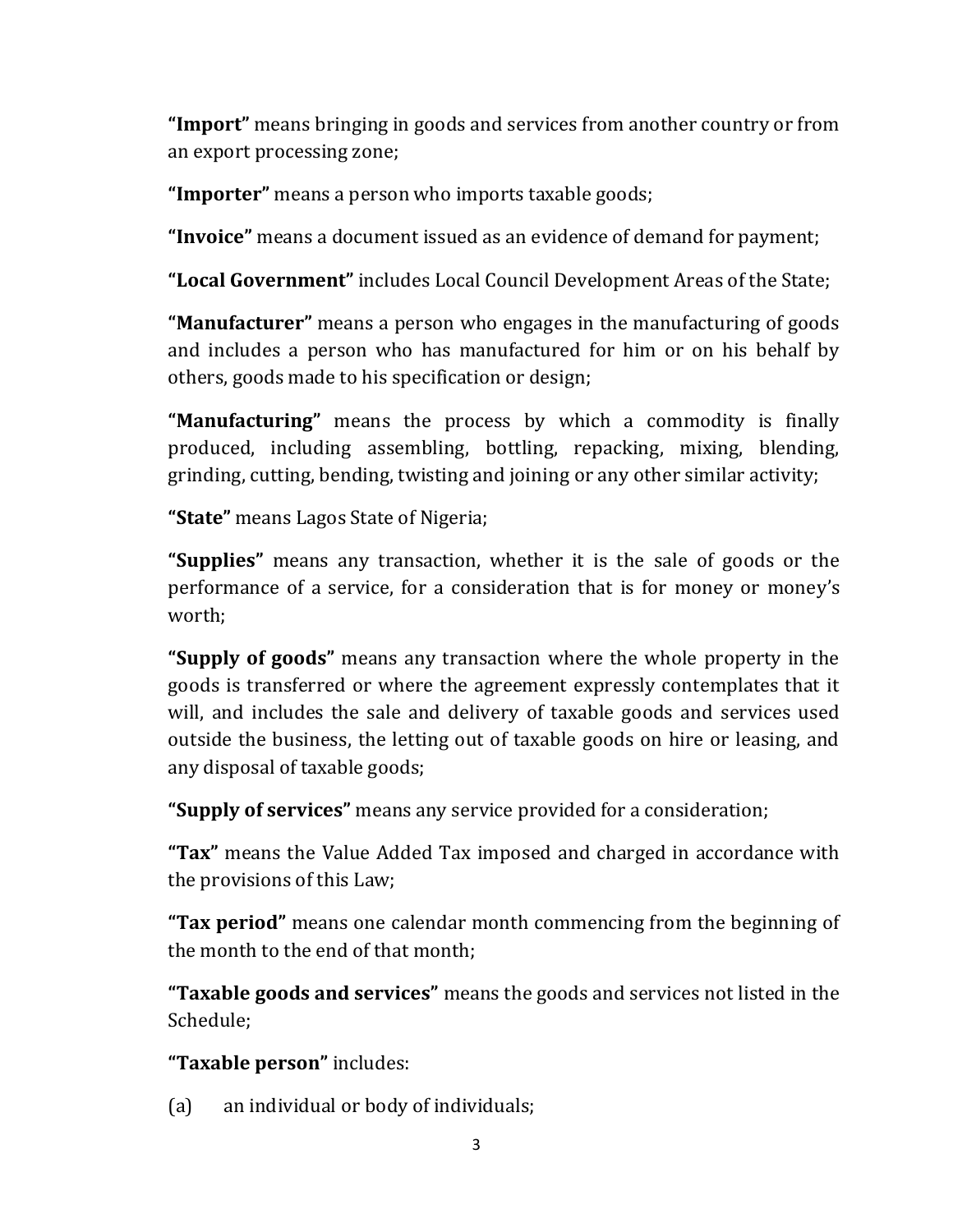- (b) family;
- (c) corporation sole;
- (d) trustee or executor;
- (e) a person who independently carries out in a place an economic activity, as a producer, wholesale trader, supplier of goods, supplier of services etc, and includes a person and an agency of government acting in that capacity; or
- (f) a person exploiting tangible or intangible property for the purpose of obtaining income by way of trade or business, or a person or agency of Government acting in that capacity;

**"Transaction at arm's length"** means a transaction on normal open market commercial terms;

**"Vehicle"** includes every description of conveyance for the transportation by land of human beings or goods.

### **2. Imposition of Value Added Tax**

There is imposed and charged the Value Added Tax (referred to in this Law as "the Tax") which shall be administered in accordance with this Law.

#### **3. Taxable goods and services**

The tax shall be charged and payable on the supply of all goods and services (referred to in this Law as "taxable goods and services") other than goods and services listed in the Schedule to this Law.

#### **4. Rate of tax**

The tax shall be computed at the rate of 6 percent on the value of goods and services as prescribed under Sections 5 and 6 of this Law, except the goods and services listed under Part III of the Schedule which shall be taxed at Zero rates.

#### **5. Value of taxable goods and services**

(1) The value of taxable goods and services shall be determined in the following ways: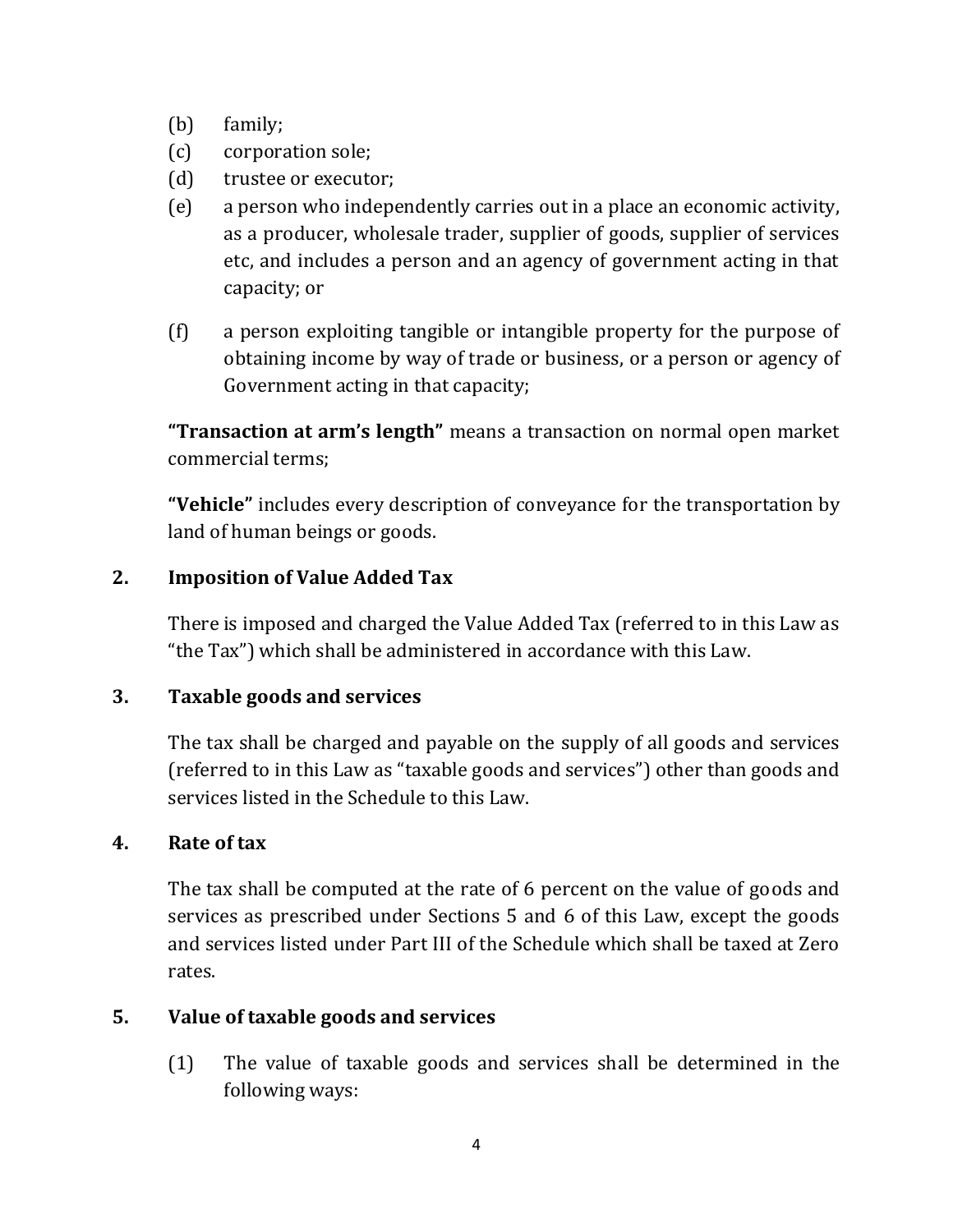- (a) where the supply is for money consideration, its value shall be deemed to be an amount which with the addition of the tax chargeable, is equal to the consideration;
- (b) where the supply is for a consideration not consisting of money, the value of the supply shall be deemed to be its market value; and
- (c) where the supply of taxable goods and services is not the only matter to which consideration in money relates, the supply shall be deemed to be part of the consideration as is properly attributed to it.
- (2) The open market value of supply of taxable goods and services shall be the amount that would be taken as its value under subsection (1)(b) of this Section where the supply were for a consideration in money that could be payable by a person in an arm's length transaction.

# **6. Value of imported taxable goods**

The value of imported taxable goods shall be the amount which is equal to the price of the imported goods and includes all:

- (a) taxes, duties and other charges levied outside or for importation into Nigeria, other than the tax imposed by this Law; and
- (b) costs of parking, transportation, insurance and commission up to the port or place of importation.

# **7. Administration of the Tax**

The Lagos State Internal Revenue Service (referred to in this Law as "the Service") shall –

- (a) administer and implement this Law;
- (b) account for money collected in accordance with this Law; and
- (c) do any other thing necessary and expedient for the assessment and collection of the tax.

### **8. Registration**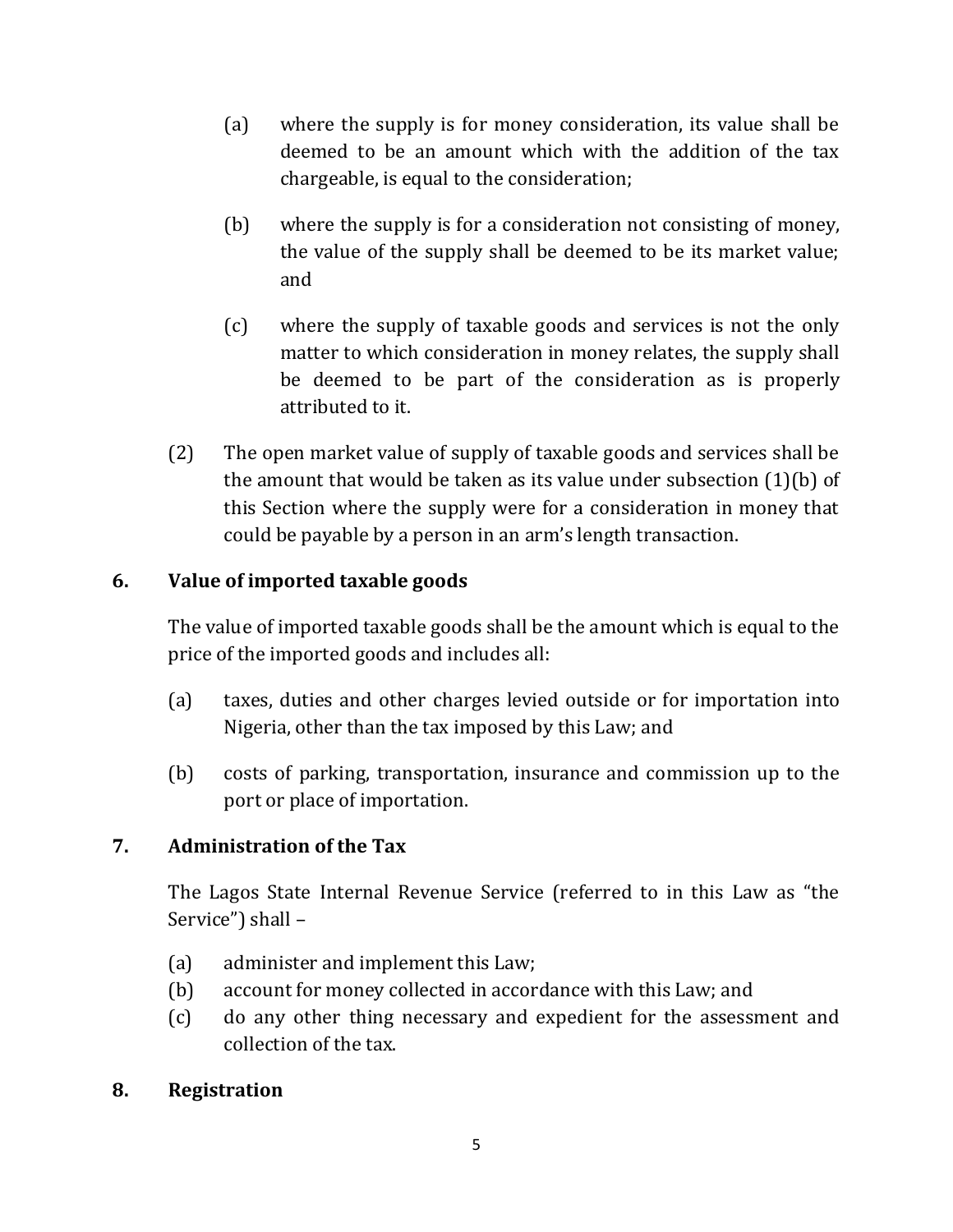- (1) A taxable person shall, within six (6) months of the commencement of this Law or within six (6) months of the commencement of business, whichever is earlier, register with the Service for the purpose of the tax.
- (2) A taxable person who fails or refuses to register with the Service within the specified time commits an offence and is liable on conviction to a fine of:
	- (a) Fifty Thousand Naira  $(450,000.00)$  for the first month in which the failure or refusal occurs; and
	- (b) One Hundred Thousand Naira  $(\frac{\text{N}}{100,000.00})$  for each subsequent month in which the failure or refusal continues.
- (3) Where, after three (3) months, the person has not registered, the premises where the business is carried on shall be sealed up, subject to an order of court.

### **9. Registration by non-resident companies**

- (1) A non-resident company that carries on business in the State shall register for the tax with the Service, using the address of the person with whom it has a subsisting contract, as its address for purposes of correspondence relating to the tax.
- (2) A non-resident company shall include the tax in its invoice, and the person to whom the goods and services are supplied in the State shall remit the tax in the currency of the transaction.

### **10. Records and accounts**

- (1) A person registered under this Law shall keep records and books of every transaction, operation, import and any other activity relating to taxable goods and services as are sufficient to determine the correct amount of tax due.
- (2) A taxable person who fails to keep records and accounts of his business transactions to allow for the correct ascertainment of tax and filing of returns, commits an offence and is liable on conviction to pay a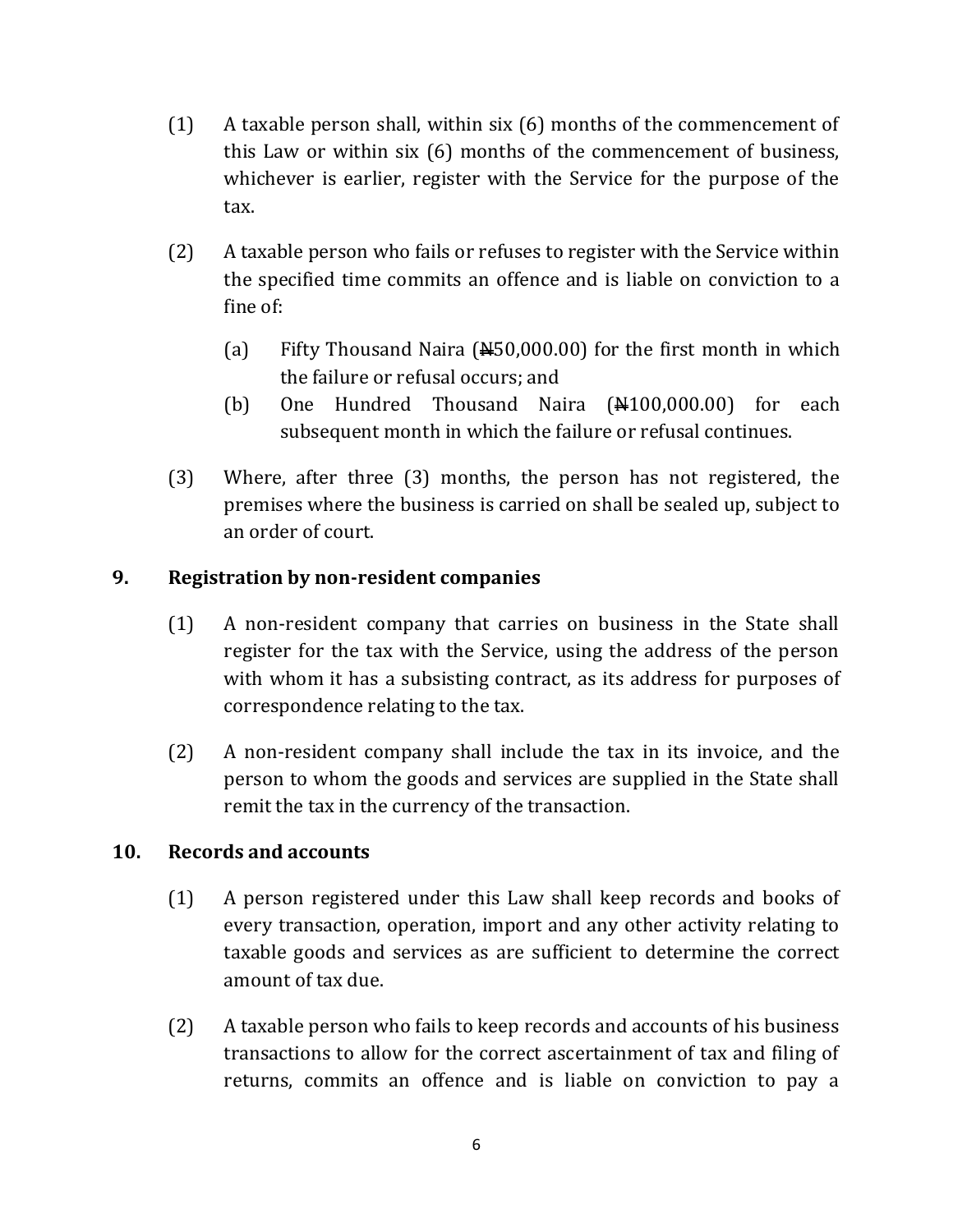maximum penalty of Two Hundred and Fifty Thousand Naira (N250,000.00) for every month the failure continues.

## **11. Payment of tax by taxable person**

- (1) A taxable person shall pay to the supplier the tax on taxable goods and services purchased by or supplied to the person.
- (2) The tax paid by a taxable person under subsection (1) of this Section shall be known as Input Tax.

### **12. Remittance of tax**

- (1) Every ministry, statutory body or other Government Agency shall, at the time of making payment to a contractor, remit the tax charged on the contract to the Service.
- (2) The Service shall, by notice, direct the companies to remit the tax charged on taxable goods and services deducted at source to the Service.
- (3) The remittance shall be accompanied with a schedule showing the:
	- (a) name and address of the company;
	- (b) invoice number;
	- (c) gross amount of invoiced goods or services rendered;
	- (d) VAT registration number;
	- (e) amount of tax; and
	- (f) month of return.

#### **13. Tax invoice**

- (1) A taxable person who makes a taxable supply or render services shall, in respect of the supply or service, furnish the purchaser with a tax invoice containing:
	- (a) tax payer's identification number;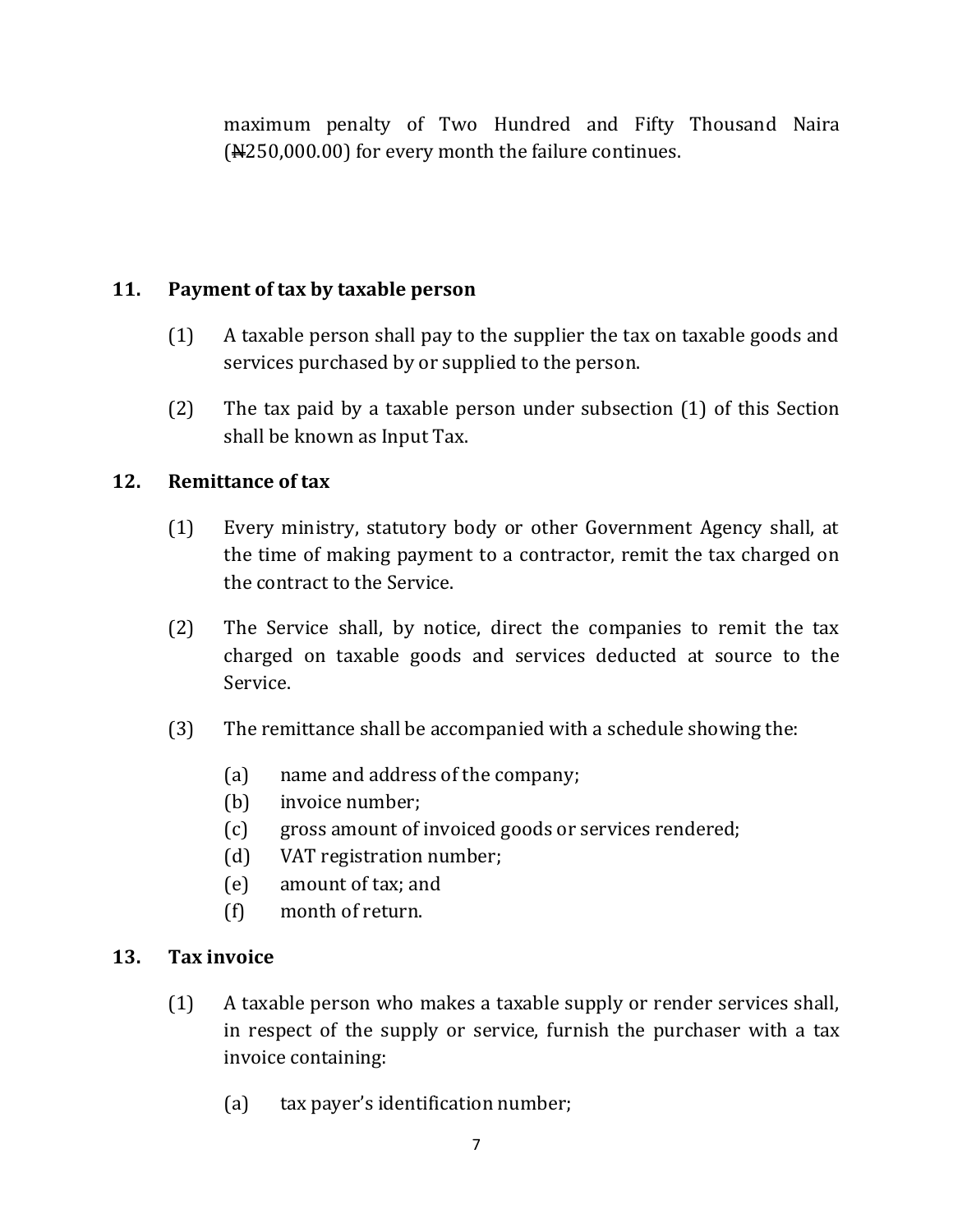- (b) name and address;
- (c) VAT registration number;
- (d) date of supply;
- (e) name of purchaser or client;
- (f) gross amount of transaction; and
- (g) tax charged and rate supplied.
- (2) A tax invoice shall be issued on supply whether or not payment is made at the time of supply.
- (3) A person who fails to issue a tax invoice for any goods sold or service rendered, commits an offence and is liable on conviction to a fine of fifty (50) percent of the cost of the goods or service for which the invoice was not issued.
- (4) An unregistered or unauthorized person, who issues an invoice purporting to be attributable to tax, commits an offence and is liable on conviction to imprisonment for a term of six (6) months or a fine of Two Hundred and Fifty Thousand Naira (N4250,000.00).

### **14. Collection of tax by taxable person**

- (1) A taxable person shall, when supplying taxable goods or services to his accredited distributor, agent, client or consumer, collect the tax on those goods or services at the rate specified in Section 4 of this Law**.**
- (2) The tax collected by a taxable person under subsection (1) of this Section shall be known as Output Tax.
- (3) A taxable person who fails to collect tax under this Law, commits an offence and is liable on conviction to pay a penalty of one hundred and fifty (150) percent of the amount not collected, in addition to five (5) percent interest rate above the Central Bank of Nigeria's monetary policy from the date when the rate becomes payable until it is paid.

#### **15. Taxable person to render returns**

(1) A taxable person shall render to the Service, on or before the 21st day of the succeeding month, a return of taxable goods and services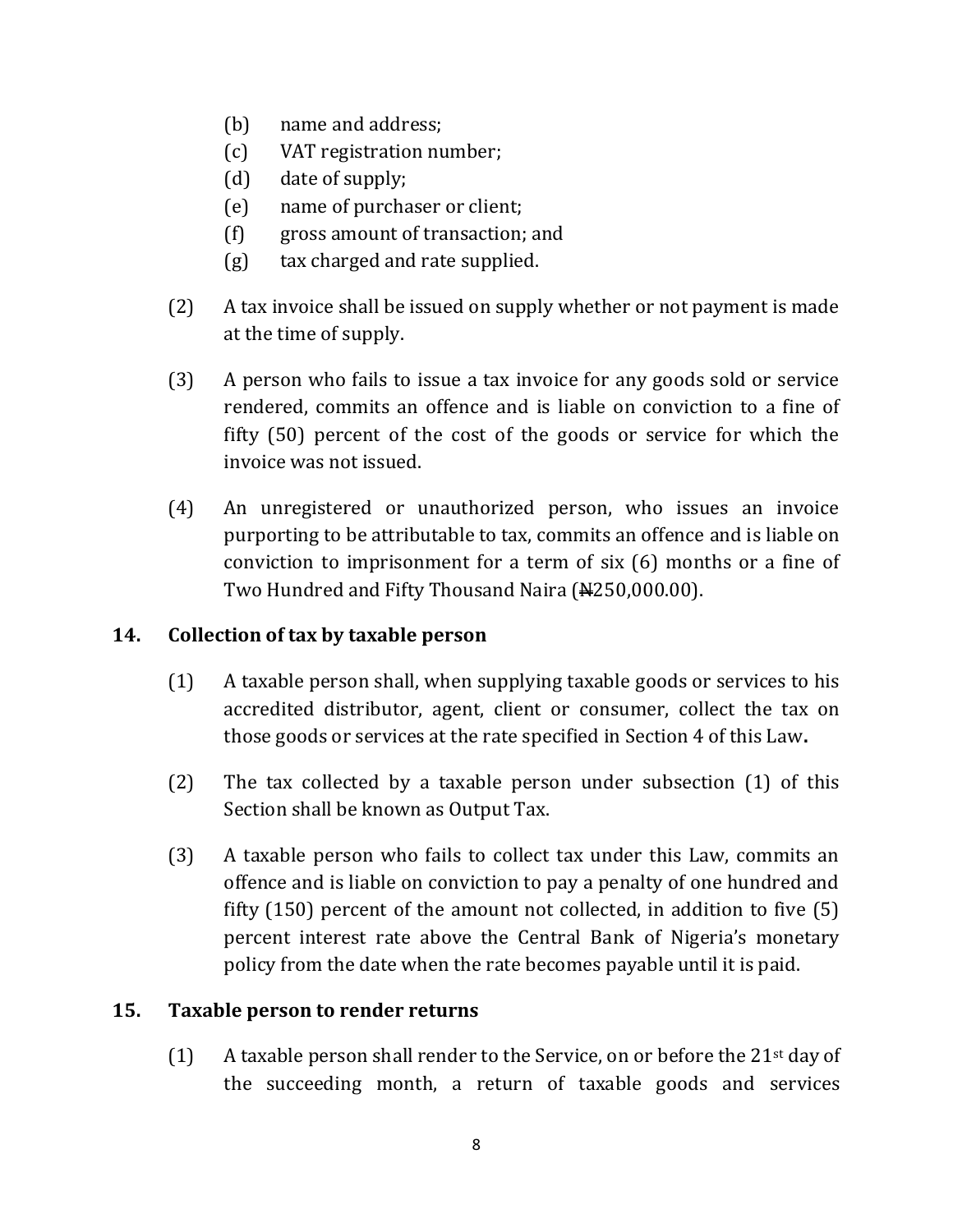purchased or supplied by him during the preceding month in the manner specified by the Service.

- (2) A person who imports taxable goods into the State shall render to the Service, returns on the taxable goods imported by him.
- (3) A taxable person who fails to render returns to the Service, commits an offence and is liable on conviction to a maximum fine of Five Hundred Thousand Naira (#500,000.00) for every month the failure continues.

### **16. Remittance of excess tax**

- (1) Where a taxable person renders a return under Section 15(1) of this Law, he shall, where the:
	- (a) output tax exceeds the input tax, remit the excess to the Service; or
	- (b) input tax exceeds the output tax, be entitled to a refund of the excess tax from the Service on production of the documents the Service may require.
- (2) An importer of taxable goods shall pay to the Service the tax on the goods before clearing.

### **17. Allowable Input Tax, Etc.**

- (1) Pursuant to Section 11, the input tax allowed as a deduction from output tax shall be limited to the tax on goods purchased or imported directly for resale and goods which form the stock-in-trade used for the direct production of any new product on which the output tax is charged.
- (2) Input tax shall not be allowed as a deduction from output tax on any:
	- (a) overhead, service and general administration of any business which can be expended through the income statement; and
	- (b) capital item and asset which is to be capitalized along with cost of the capital item and asset.

#### **18. Incomplete or inaccurate returns or no returns**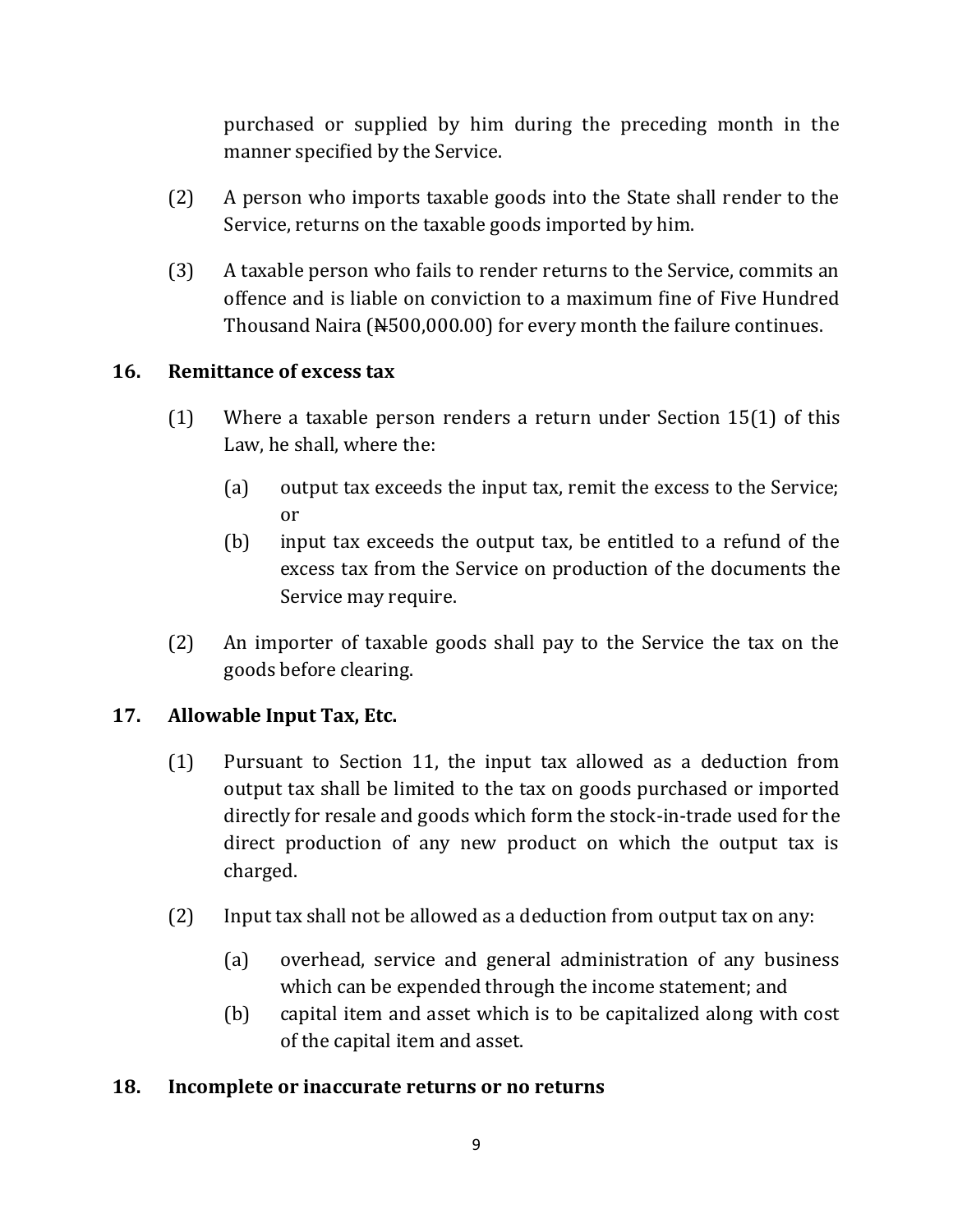Where a taxable person renders incomplete or inaccurate returns, or no returns, the Service shall assess, to the best of its judgment the amount of tax due on the taxable goods and services purchased or supplied by the taxable person.

# **19. Effect of non-remittance of tax**

- (1) Where a taxable person does not remit the tax within the time specified in Section 16 of this Law, a sum equal to five (5) percent per annum, plus interest at the commercial rate, of the amount of tax remittable shall be added to the tax, and the provisions of this Law relating to collection and recovery of unremitted tax, penalty and interest shall apply.
- (2) The Service shall give notice in writing to a taxable person or his agent of the tax due, penalty and interest, and where payment is not made within thirty (30) days of the notice, the Service may proceed to enforce payment in accordance with this Law.

## **20. Recovery of tax**

- (1) A taxable person aggrieved by an assessment made on him may within thirty (30) days of the receipt file an objection to the Service.
- (2) The Service shall determine the objection filed within thirty (30) days.
- (3) Where the taxable person is dissatisfied with the decision of the Service, he shall appeal to the Value Added Tax Appeal Tribunal within twenty-one (21) days of the decision of the Service.
- (4) The Service may, through proceedings in the Value Added Tax Appeal Tribunal, recover any tax, penalty or interest which remains unpaid after the period specified for payment.
- (5) An appeal on the decision of the Value Added Tax Appeal Tribunal shall be made to the State High Court.

### **21. Establishment and composition of the Value Added Tax Appeal Tribunal**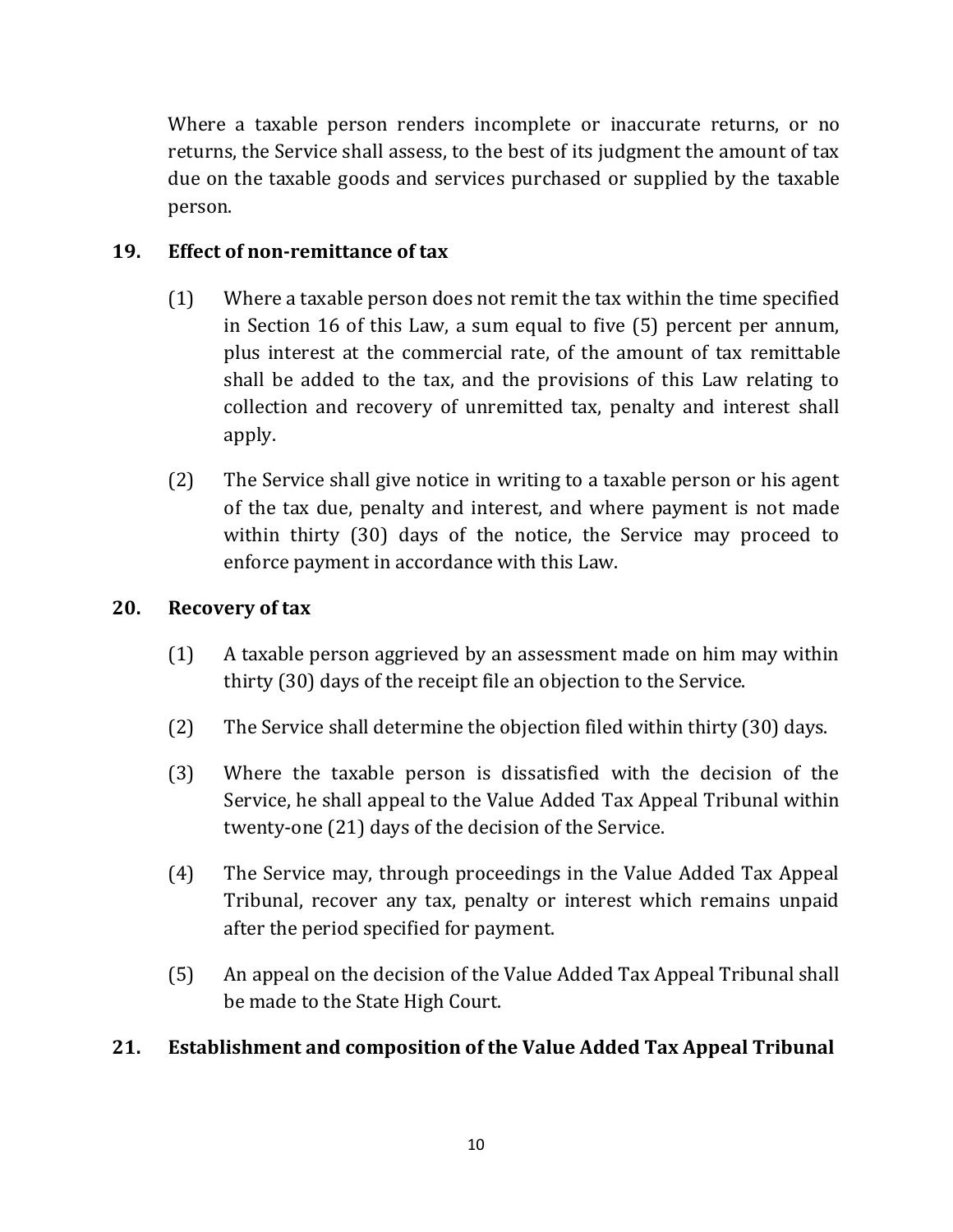- (1) There is established a Value Added Tax Appeal Tribunal (referred to in this Law as "the Tribunal") which shall comprise of the following members:
	- (a) a Chairman, who shall be a legal practitioner of proven ability and integrity with a minimum of ten (10) years' experience in tax matters;
	- (b) one (1) accountant with relevant experience in tax matters;
	- (c) three (3) other persons from either the private or public sector whose membership shall in the opinion of the Governor, assist to resolve disputes arising from tax assessment.
- (2) The members of the Tribunal shall be appointed by the Governor on the recommendation of the Attorney-General and Commissioner for Justice.
- (3) The Tribunal shall assist the Service in resolving disputes arising from tax assessment as set out under the provisions of this Law.
- (4) The Tribunal shall have powers to regulate its own proceedings and may make standing orders for that purpose, and subject to any such standing orders, may function notwithstanding –
	- (i) any vacancy in its membership or the absence of any member;
	- (ii) any defect in the appointment of a member; or
	- (iii) that a person not entitled to do so took part in its proceedings.
- (5) Notwithstanding its standing order, the quorum at any meeting of the Tribunal shall be three (3) members.

# **22. Remuneration and allowances**

The Chairman and members of the Tribunal will be paid such remuneration and allowances as may be approved by the Governor.

# **23. Tenure of office**

The Chairman and members of the Tribunal will hold office for three (3) years and may be eligible for re-appointment for one further term of three (3) years only.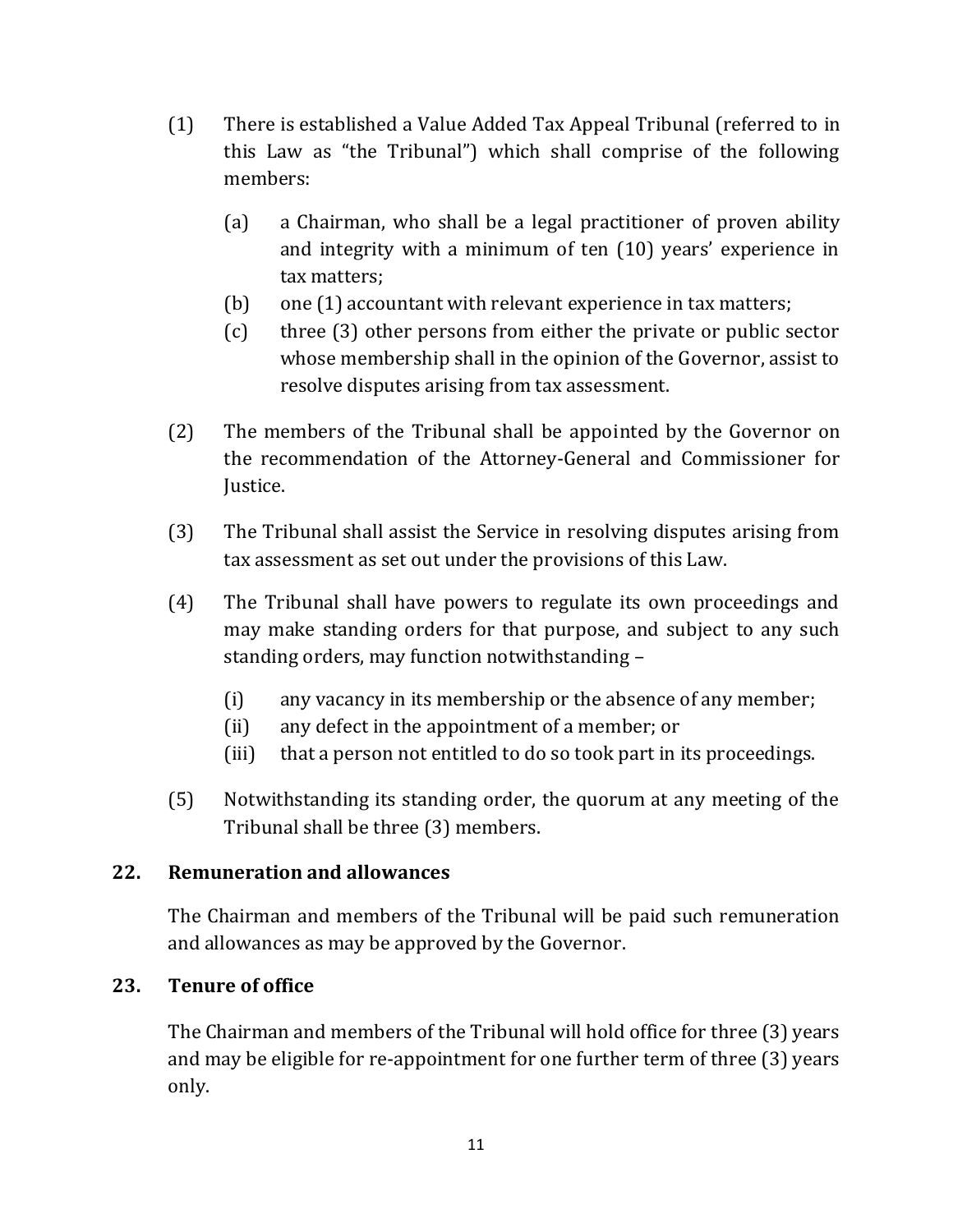## **24. Cessation of office**

- (1) A member of the Tribunal shall cease to hold office if such person
	- (a) resigns his appointment by giving one (1) month notice in writing to the Governor;
	- (b) is unfit or unable to discharge the functions of the office either by reason of infirmity or mental incapacity;
	- (c) becomes bankrupt or makes a compromise with his/her creditors;
	- (d) is convicted of a felony or any offence involving dishonesty;
	- (e) is guilty of serious misconduct or dereliction of duty;
	- (f) is unable to attend three (3) consecutive meetings without any cogent reason.
- (2) The Chairman and any member of the Tribunal may be removed from office by the Governor, if the Governor is satisfied that it is not in the interest of the public that such a member should continue in office.

## **25. The Registrar of the Tribunal**

- (1) There shall be a Registrar for the Tribunal, who shall be appointed by the Governor on the recommendation of the Attorney-General and Commissioner for Justice.
- (2) The Registrar shall be an officer in the State Public Service not below Salary Grade Level 15.

### **26. Use of false documents**

- (1) A person shall not produce, furnish or make use of false documents or make a false statement while furnishing an information to the Service.
- (2) Any person who contravenes the provisions of subsection (1) of this Section, commits an offence and is liable on conviction to a fine of twice the amount under-declared.

### **27. Evasion of tax**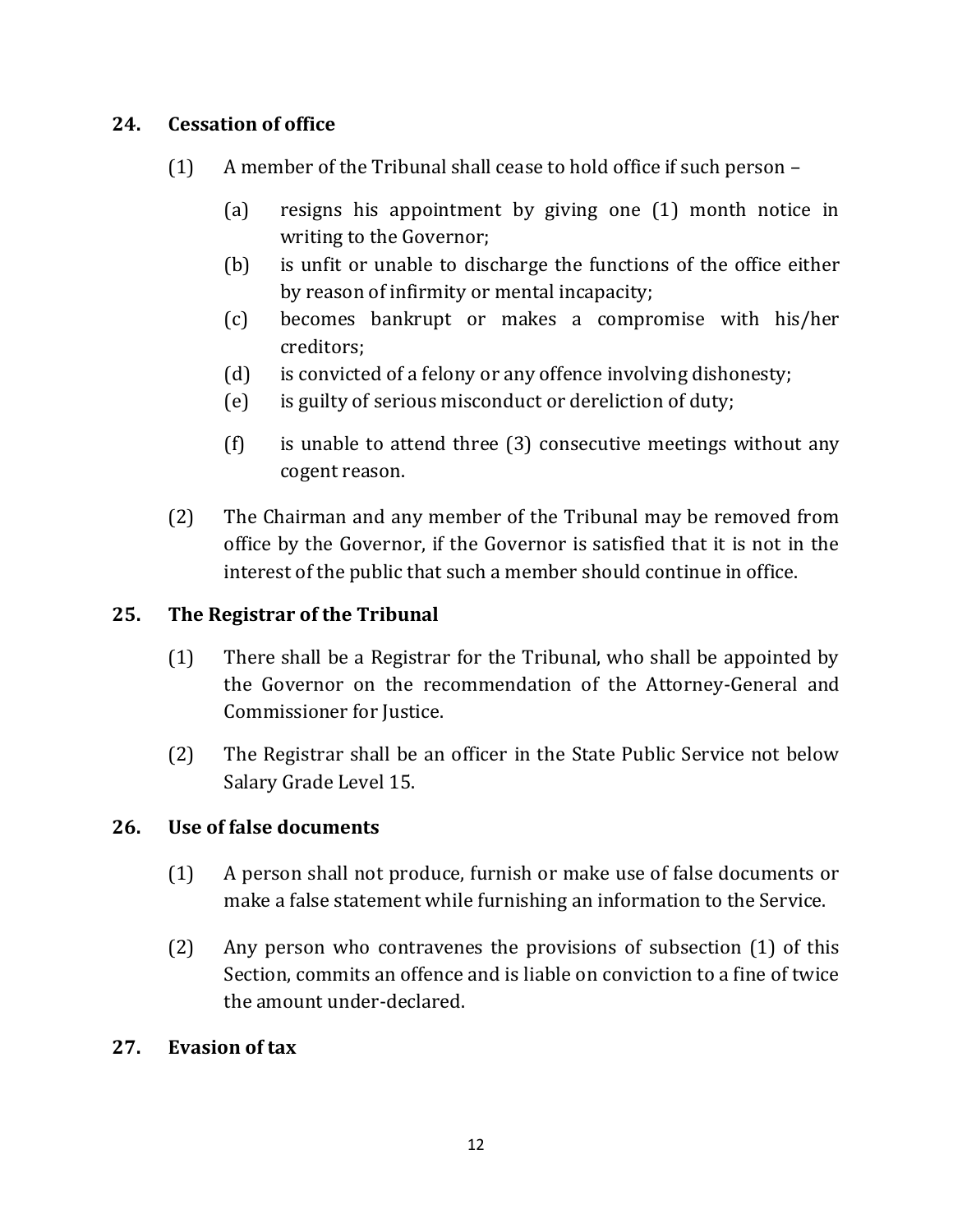A person who participates in or takes steps to evade tax for himself or any other person, commits an offence and is liable on conviction to twice the amount of the tax being evaded or to imprisonment for a term not exceeding three (3) years.

## **28. Notification of change of address**

- (1) Where a taxable person changes address, he shall notify the Service in writing within one (1) month of such change.
- (2) A person who fails to notify the Service in writing of any change of address within one (1) month of the change, is liable to pay a penalty of Ten Thousand Naira (¥10,000.00) for every month of default.

## **29. Resisting an authorized officer**

A person who resists, obstruct or attempt to resists or hinder an authorized officer while in the performance of his functions under this Law, commits an offence and is liable on conviction to imprisonment for a term of six (6) months or a fine of One Hundred Thousand Naira  $(\frac{14100,000,00}{0,000})$  or both.

### **30. Offences by corporate bodies**

Where an offence under this Law is committed by a corporate body or firm, or other association of individuals, every:

- (a) director, manager, secretary or other similar officer of the corporate body;
- (b) partner or officer of the firm;
- (c) person concerned in the management of the affairs of the association; or
- (d) person purporting to act in a capacity as mentioned in paragraphs  $(a)$  (c) of this Section,

commits that offence and is liable as if the person committed that offence, unless the person proves that the act or omission constituting the offence took place without the person's knowledge, consent or connivance.

# **31. Aiding and abetting commission of offence**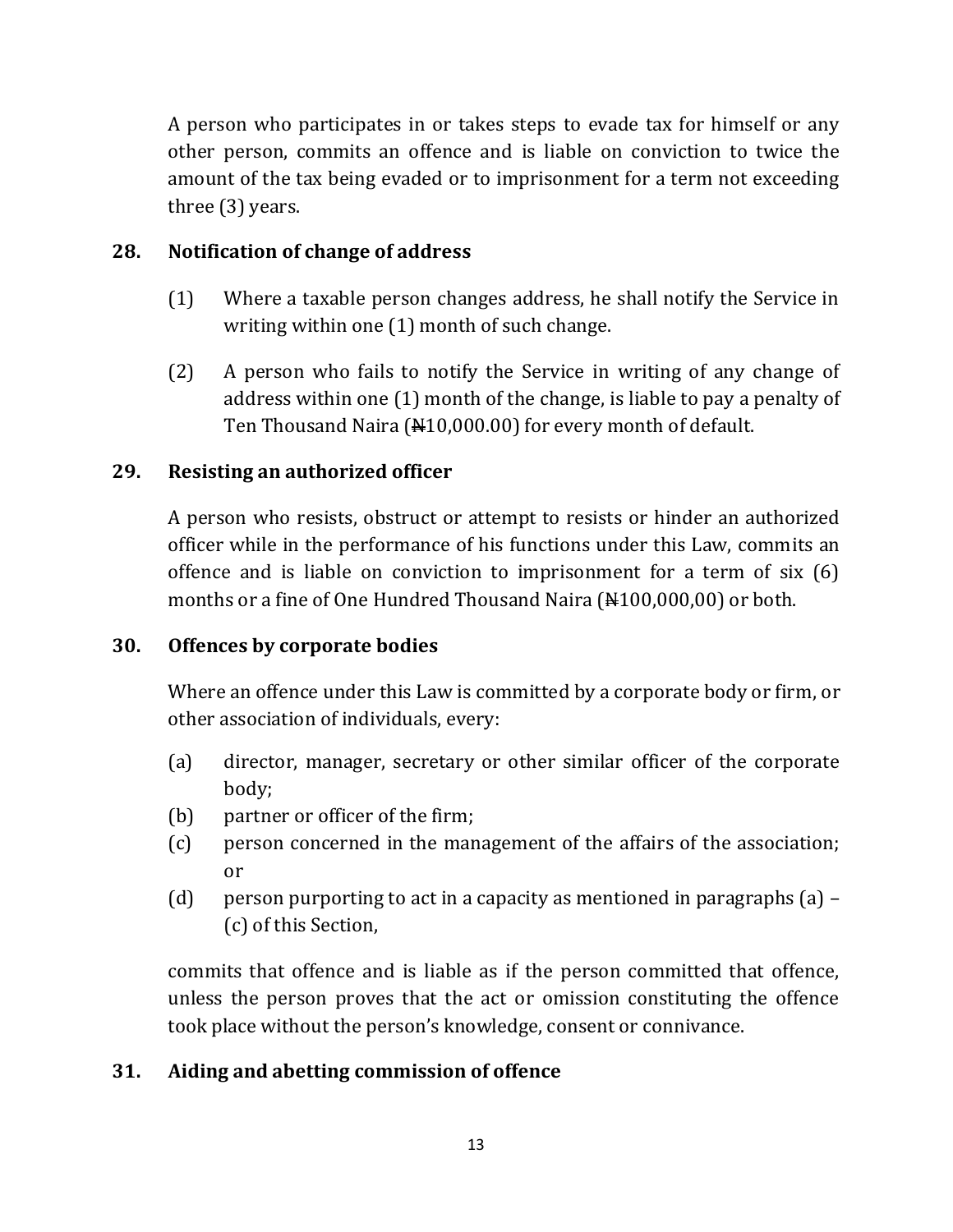- (1) An officer of the Service or any other person who aids or abets the commission of any offence under this Law, commits an offence and is liable on conviction to imprisonment for a term of five (5) years or a fine of Two Million  $(**H2**,000,000.00)$ .
- (2) Where a person's conduct during any specified period involved the commission or omission by him or anyone or more of the offences under this Law, then whether or not the particulars of the offences are known, it shall, by virtue of this section, be guilty of an offence and liable to pay a fine of four times the amount of any tax that was, or was intended to be evaded by his conduct or to imprisonment for a term not exceeding six (6) months or both.

## **32. Power of inspection**

- (1) An authorized officer of the Service may, with the order of court enter into any premises for purpose of inspection, if the officer has reasonable grounds to believe that a taxable person is evading tax.
- (2) Where an authorized officer enters any premises in exercise of the powers conferred on by subsection (1) of this Section, the officer may take with him such persons as he considers necessary for carrying out his functions under this Law.

### **33. Distribution of Revenue**

Notwithstanding any formula that may be prescribed by any other law, the revenue accruing by virtue of the operation of this Law shall be distributed as follows:

- (a) 75% to the State Government; and
- (b) 25% to the Local Governments, to be shared on the basis of derivation principle.

#### **34. Forms**

The Service shall specify the forms, statements and notices to be used under this Law.

#### **35. Regulations**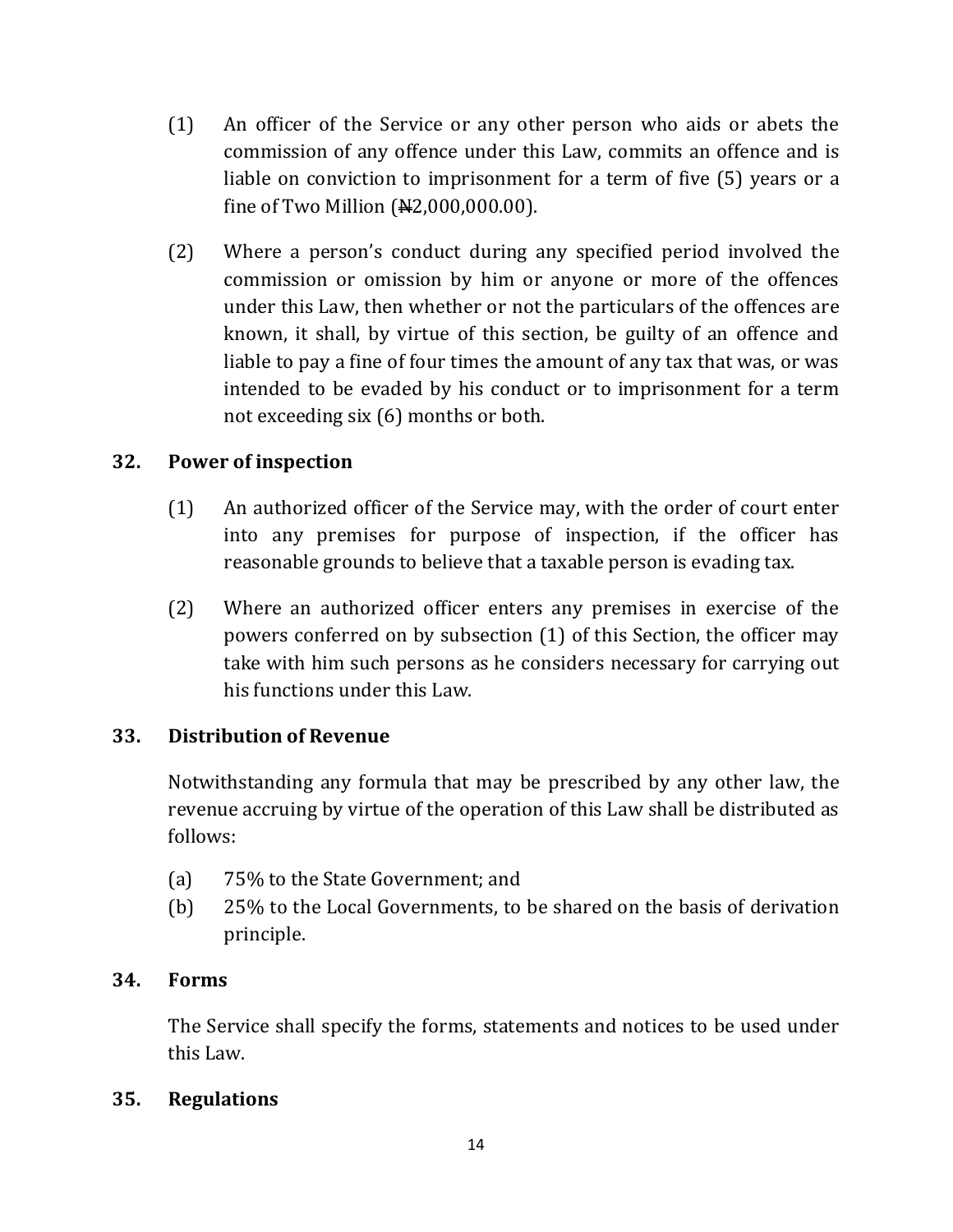The Commissioner for Finance may, with the consent of the Governor and subject to the Regulation Approval Law, make regulations for the effective implementation of the provisions of this Law.

### **36. Citation and commencement**

This Law may be cited as the Lagos State Value Added Tax Law and shall be deemed to have come into force on the …………… day of ……………….…. 2021.

> ………………………………………………………… **Mr. BABAJIDE OLUSOLA SANWO-OLU Governor of Lagos State**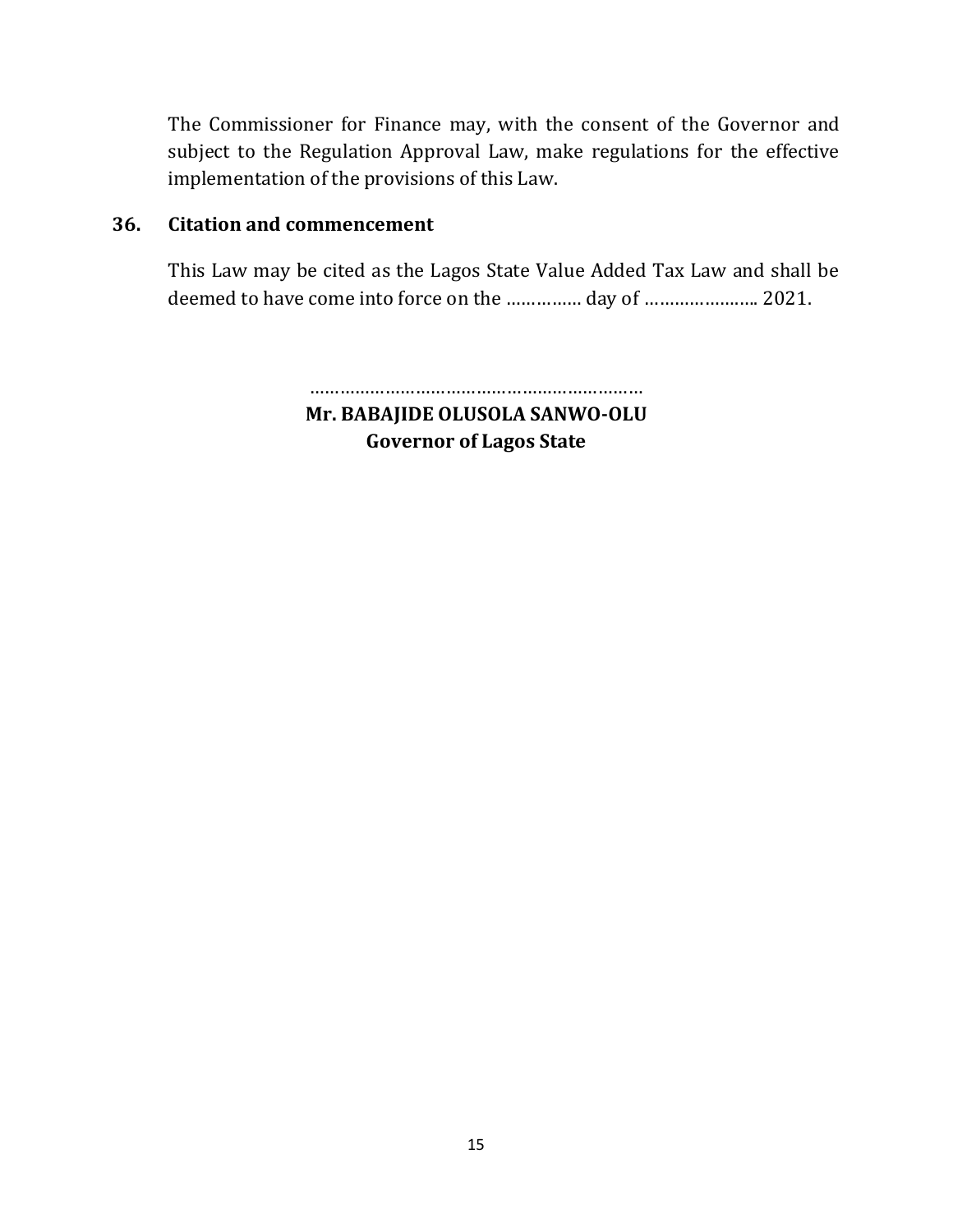#### **SCHEDULE**

Goods and services exempt

[Section 3]

#### **PART I**

#### Goods exempt

- 1. All medical and pharmaceutical products
- 2. Basic food items.
- 3. Books and educational materials
- 4. Baby products.
- 5. Fertilizer, locally produced agricultural and veterinary medicine, farming machinery and farming transportation equipment.
- 6. All exports.
- 7. Plant, machinery and goods imported for use in the export processing zone or free trade zone:

Provided that one hundred (100) percent productions of the company are for export, otherwise tax shall accrue proportionately on the profits of the company.

- 8. Plant, machinery and equipment purchased for utilization of gas in down-stream petroleum operations.
- 9. Tractors, ploughs and agricultural equipment and implements purchased for agricultural purposes.
- 10. Items covered under the Hotel Occupancy and Restaurant Consumption Law of Lagos State.

#### **PART II**